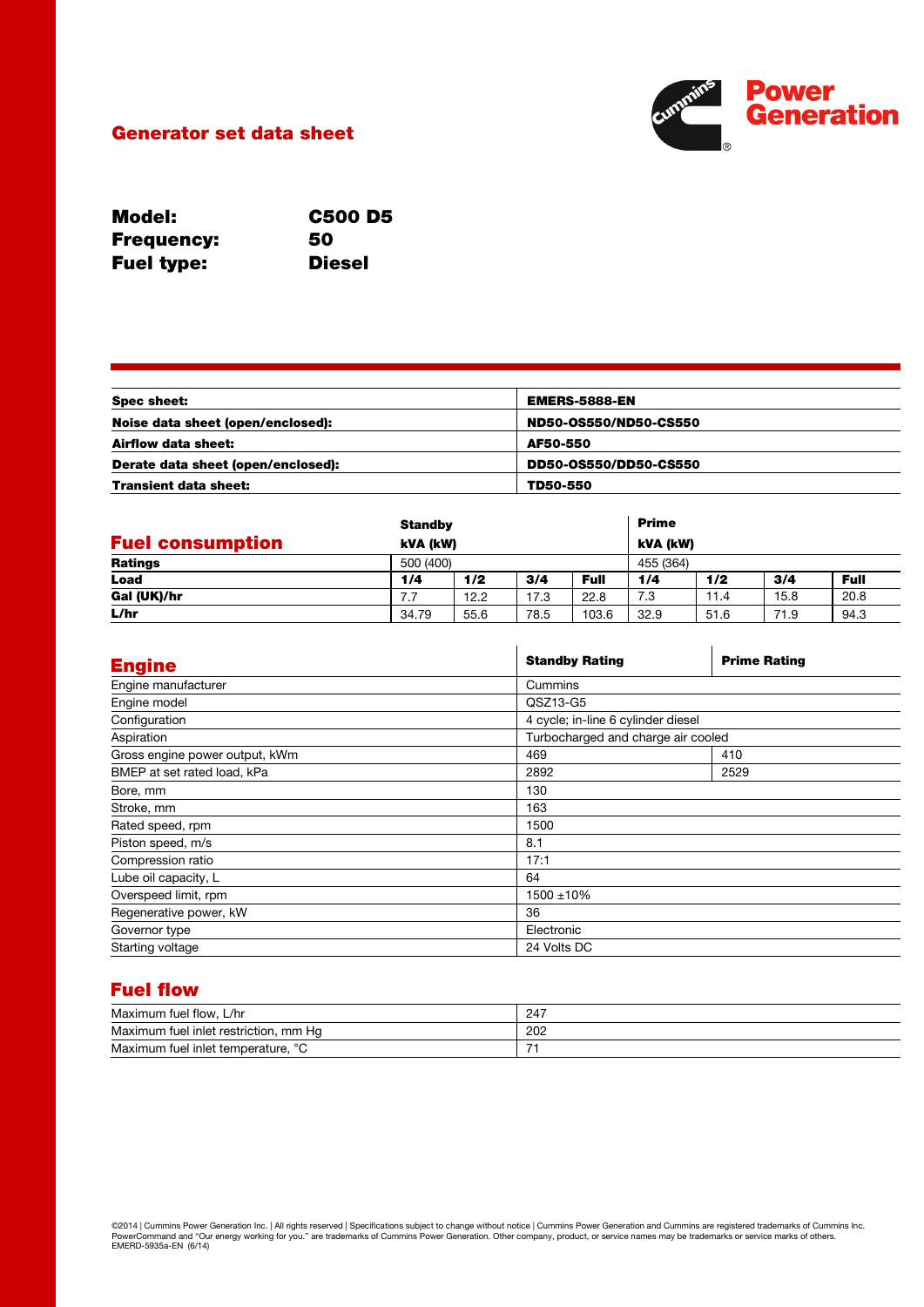| <b>Air</b>                           | <b>Standby Rating</b> | <b>Prime Rating</b> |
|--------------------------------------|-----------------------|---------------------|
| Combustion air, m <sup>3</sup> /min  | 35.5                  | 33.9                |
| Maximum air cleaner restriction, kPa | $3.2 - 6.2$           |                     |

#### Exhaust

| Exhaust gas flow at set rated load.<br>m <sup>3</sup> /min | ם בב<br>ບບ.ວ | 31.38 |
|------------------------------------------------------------|--------------|-------|
| Exhaust gas temperature, 9<br>$\circ$                      | 523          | 485   |
| Maximum exhaust back pressure, kPa                         | ں ا          |       |

# Standard set-mounted radiator cooling

| Ambient design, °C                                              | 50    |       |
|-----------------------------------------------------------------|-------|-------|
| Fan load, kW <sub>m</sub>                                       | 18.5  |       |
| Coolant capacity (with radiator), L                             | 62    |       |
| Cooling system air flow, $m^3$ /sec @ 12.7 mmH <sub>2</sub> O   | 8.1   |       |
| Total heat rejection, Btu/min                                   | 16700 | 13700 |
| Maximum cooling air flow static restriction mm H <sub>2</sub> O | 25.4  |       |

| <b>Weights*</b>     | <b>Open</b> | <b>Enclosed</b> |
|---------------------|-------------|-----------------|
| Unit dry weight kgs | 3988        | 5177            |
| Unit wet weight kgs | 4053        | 5281            |

\* Weights represent a set with standard features. See outline drawing for weights of other configurations.

| <b>Dimensions</b>                   | Length | Width | Height |
|-------------------------------------|--------|-------|--------|
| Standard open set dimensions mm     | 3686   | 1160  | 2266   |
| Enclosed set standard dimensions mm | 5093   | 1564  | 2446   |

## Genset outline

#### Open set



#### Enclosed set



Outlines are for illustrative purposes only. Please refer to the genset outline drawing for an exact representation of this model.

©2014 | Cummins Power Generation Inc. | All rights reserved | Specifications subject to change without notice | Cummins Power Generation and Cummins are registered trademarks of Cummins Inc.<br>PowerCommand and "Our energy w